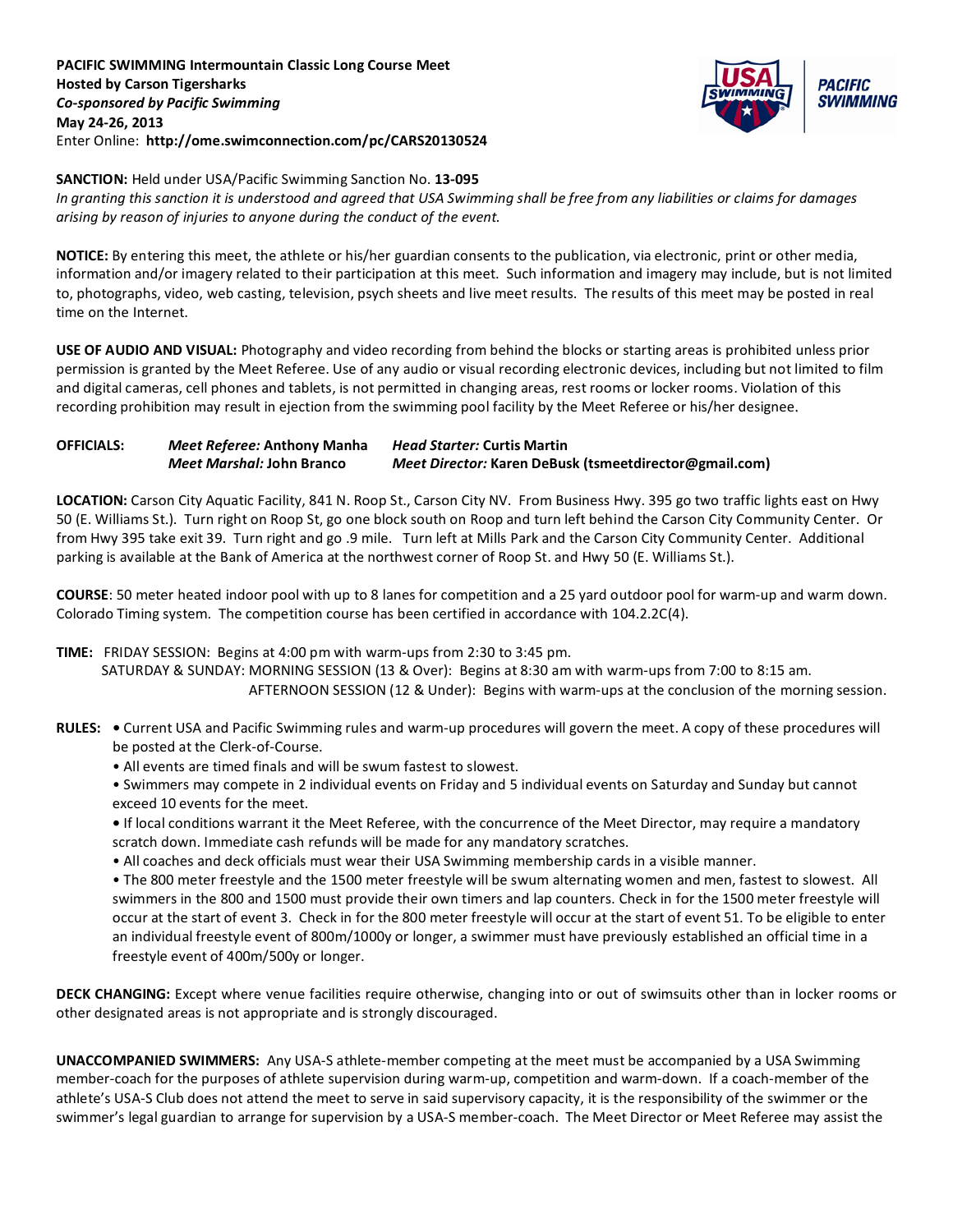swimmer in making arrangements for such supervision; however, it is recommended that such arrangements be made in advance of the meet by the athlete's USA-S Club Member-Coach.

**RACING STARTS:** All swimmers must either be certified by a USA-S member-coach as being proficient in performing a racing start, or must start the race in the water. It is the responsibility of the swimmer or the swimmer's legal guardian to ensure compliance with this requirement.

**RESTRICTIONS:** • Smoking and the use of other tobacco products is prohibited on the pool deck, in the locker rooms, in spectator

seating, on standing areas and in all areas used by swimmers, during the meet and during warm-up periods.

- Sale and use of alcoholic beverages is prohibited in all areas of the meet venue.
- No glass containers are allowed in the meet venue.
- Heaters are not permitted.
- All shelters must be properly secured.
- •NO ANIMALS ARE ALLOWED ON THE PREMISES.
- •Closed areas of the deck may exist; the cooperation of swimmers, families and coaches is appreciated.
- **ELIGIBILITY:** Swimmers must be current members of USA-S and enter their name and registration number on the meet entry card as they are shown on their Registration Card. If this is not done, it may be difficult to match the swimmer with the registration and times database. The meet host will check all swimmer registrations against the SWIMS database and if not found to be registered, the Meet Director shall accept the registration at the meet (a \$10 surcharge will be added to the regular registration fee). Duplicate registrations will be refunded by mail.
	- Entries with **"NO TIME" will be accepted**, see rules for distance.

• Disabled swimmers are welcome to attend this meet and should contact the Meet Director or Meet Referee regarding special accommodations on entry, times and seeding per Pacific Swimming policy.

• The swimmer's age will be the age of the swimmer on the first day of the meet.

**SEEDING:** All events will be deck seeded.

**ENTRY FEES: \$2.75 per event plus a \$11.00 participation fee per swimmer to help cover meet expenses. Relays will be \$9.00 per team, and will be deck entered.** \*\*Note, relay only swimmers ARE NOT required to pay the participation fee. All entry fees MUST be included with entry.

**ONLINE ENTRIES:** To enter online go to **<http://ome.swimconnection.com/pc/CARS20130524>** to receive an immediate entry confirmation. This method requires payment by credit card. Swim Connection LLC charges a processing fee for this service, equal to \$1 per swimmer plus 5% of the total Entry Fees. Please note that the processing fee is a separate fee from the Entry Fees. If you do not wish to pay the processing fee, enter the meet using a mail entry. Entering online is a convenience, is completely voluntary, and is in no way required or expected of a swimmer by Pacific Swimming. **Online entries will be accepted through Wednesday, May 15 2013.**

**MAILED OR HAND DELIVERED ENTRIES**: Entries must be on the attached consolidated entry form. Forms must be filled out completely and printed clearly with swimmers best time. Entries must be postmarked by midnight, Monday, May 13. 2013 or hand delivered by 6:30 p.m. Wednesday, **May 15. 2013.** No late entries will be accepted. No refunds will be made, except mandatory scratch downs. Requests for confirmation of receipt of entries should include a self-addressed envelope.

#### **Make check payable to** Carson Tigersharks

| <b>Mail entries to:</b> Karen DeBusk |                       | Hand delivered entries to: | Karen Debusk          |
|--------------------------------------|-----------------------|----------------------------|-----------------------|
|                                      | PO Box 1876           |                            | 841 N Roop St         |
|                                      | Carson City, NV 89702 |                            | Carson City, NV 89701 |

**CHECK-IN**: The meet will be deck seeded. Swimmers must check-in at the Clerk of Course. Close of check-in for all events shall be no more than 60 minutes before the estimated time of the start of the first heat of the event. No event shall be closed more than 30 minutes before the scheduled start of the session. Swimmers who do not check-in will not be allowed to compete in the event.

**SCRATCHES**: (a) Close of check-in for all events shall be no more than 60 minutes before the estimated time of the start of the first heat of the event. No event shall be closed more than 30 minutes before the scheduled start of the meet. Swimmers who do not check-in will not be allowed to compete in the event.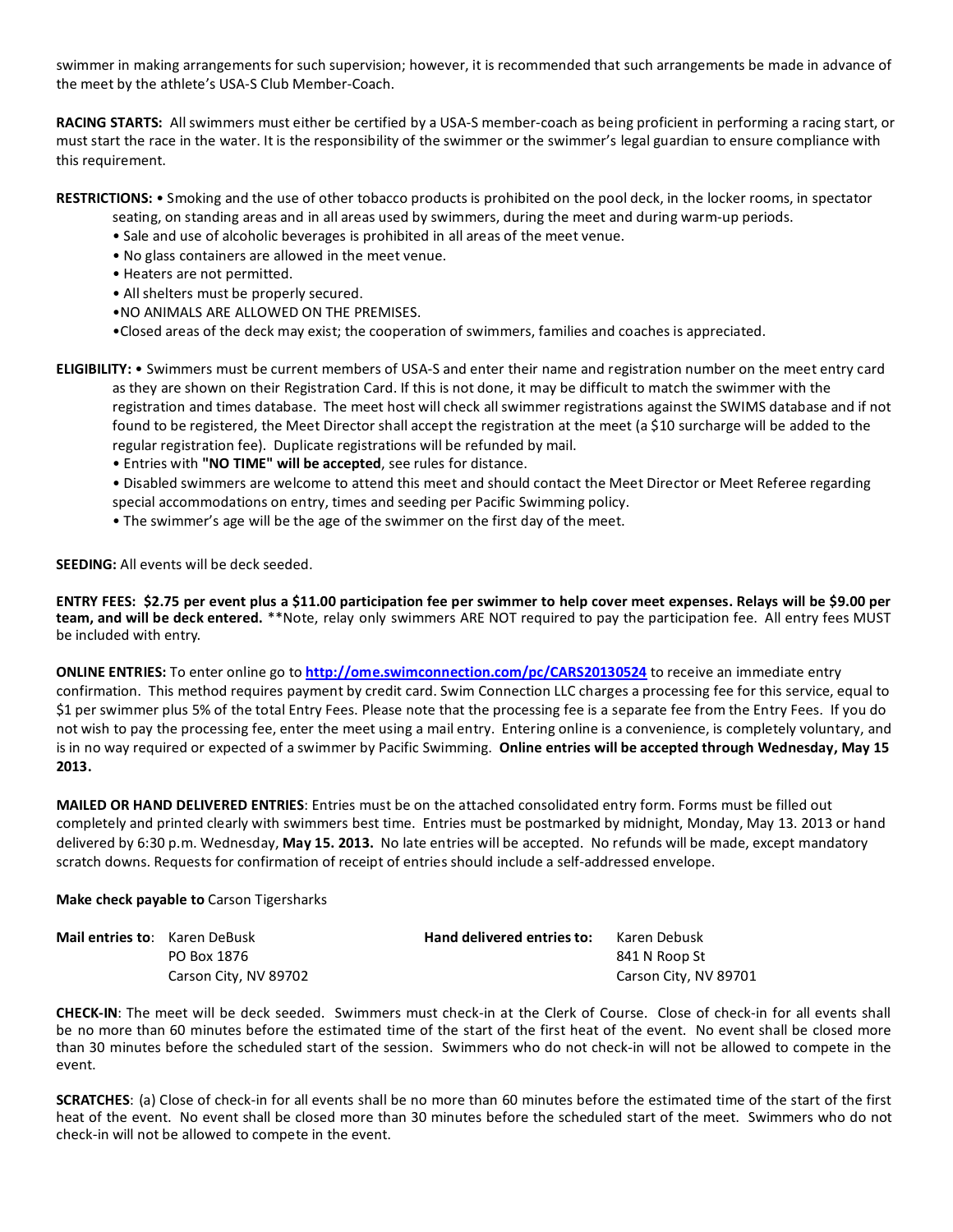(b) Any swimmers not reporting for or competing in an individual timed final event shall not be penalized.

| <b>AWARDS:</b> | Individual Events: Ribbons 1st - 8th place.<br>Individual events will be awarded to 8-Under, 9-10, 11-12, 13-14, 15-18.<br>Swimmers 19 years of age and older will not receive awards.                                    |
|----------------|---------------------------------------------------------------------------------------------------------------------------------------------------------------------------------------------------------------------------|
|                | High point and runner up high point will be awarded to each age group.<br>Relays will be placed $1st - 3rd$ .<br>ALL AWARDS MUST BE PICKED UP AT THE MEET. Each team is asked to designate a team representative to claim |
|                | awards. NO AWARDS WILL BE MAILED.                                                                                                                                                                                         |

**SCORING:** Individual: 20-17-16-15-14-13-12-11-9-7-6-5-4-3-2-1 Relays: 40-34-32-30-28-26-24-22-18-14-12-10-8-6-4-2

**ADMISSION:** Free. A 3-day meet program will be available for a fee.

**SNACK BAR:** A snack bar will be available during the meet.

**HOSPITALITY:** Lunch and limited hospitality will be available to all working officials and coaches.

#### **8 & Under 9-10 11-12 13 & Over Friday ---------- --------- 400 Free 200IM 1500 Free 400 IM 1500 Free Saturday 100 Free 50 Fly 50 Breast 100 Breast 100 Fly 100 Free 50 Fly 50 Breast 100 Breast 100 Fly 100 Free 50 Back 50 Fly 100 Breast 100 Fly 200 Back 200 IM Relay 200 Free Relay 200 IM 200 Breast 100 Back 200 Fly 100 Free 400 Free 200 IM Relay 200 Free Relay Sunday 200 IM 50 Back 50 Free 100 Back 200 Free 200 IM 50 Back 50 Free 100 Back 200 Free 200 Fly 100 Back 50 Breast 200 Breast 50 Free 200 Free 200 Free 100 Breast 200 Back 100 Fly 50 Free 800 Free**

# **Summary of Events**

 **Order of Events**

**Friday, May 24, 2013 – PM Session**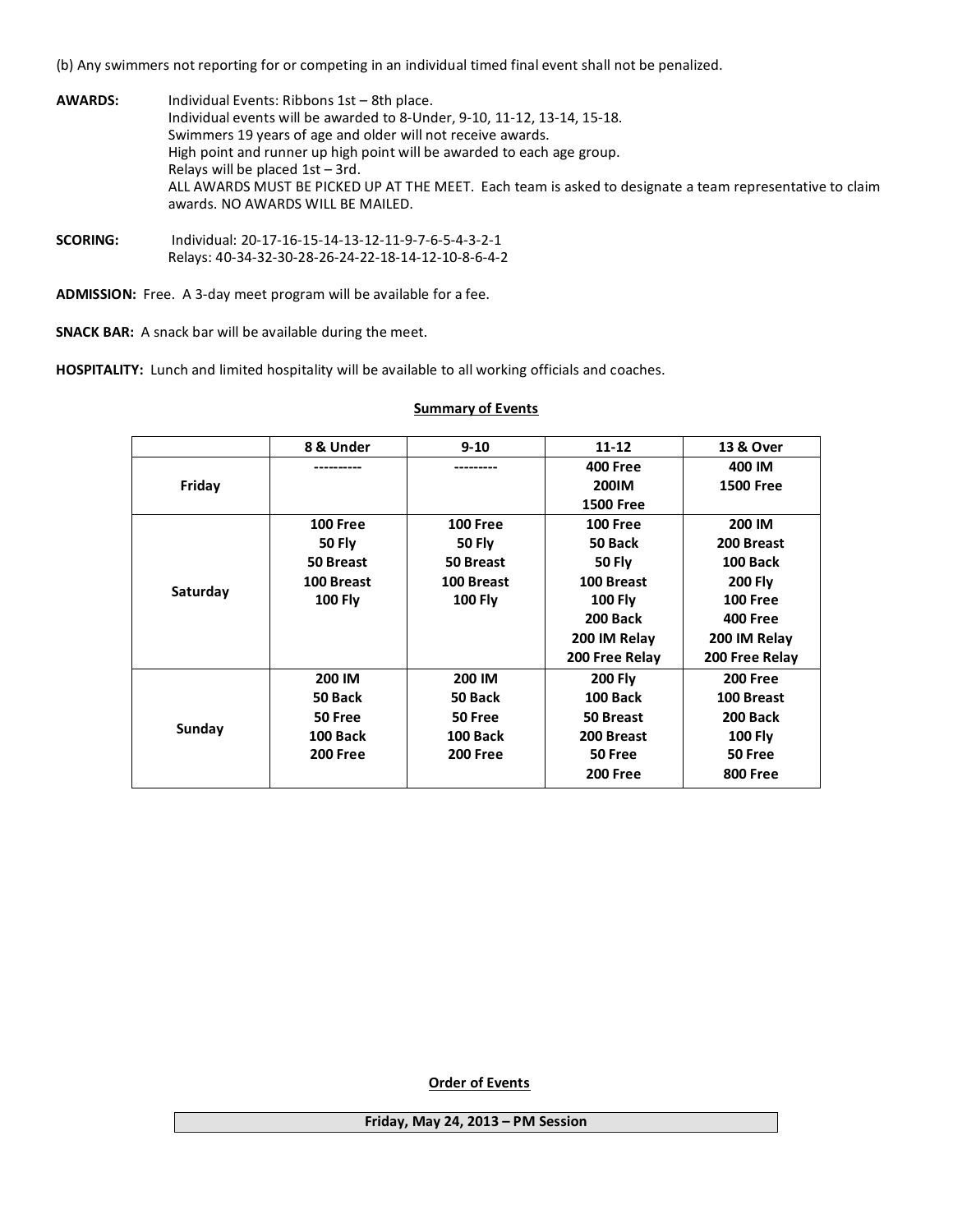| Event#   | <b>Age Group</b>        | Event#<br>Event                                       |                     |  |  |  |  |
|----------|-------------------------|-------------------------------------------------------|---------------------|--|--|--|--|
| Women    |                         |                                                       | Men                 |  |  |  |  |
| 1        | $11 - 12$               | 200 IM                                                | $\overline{2}$<br>4 |  |  |  |  |
| 3<br>5   | 13 & Over<br>$11 - 12$  | 400 IM                                                | 6                   |  |  |  |  |
| 7        | <b>11 &amp; Over</b>    | 400 Freestyle<br>1500 Freestyle                       | 8                   |  |  |  |  |
|          |                         | Saturday, May 25, 2013 - AM Session                   |                     |  |  |  |  |
|          |                         |                                                       |                     |  |  |  |  |
| 9        | 13 & Over               | 200 IM                                                | 10                  |  |  |  |  |
| 11       | 13 & Over               | 12<br><b>200 Breaststroke</b><br>100 Backstroke<br>14 |                     |  |  |  |  |
| 13       | 13 & Over               |                                                       |                     |  |  |  |  |
| 15       | 13 & Over               | 16<br>200 Butterfly                                   |                     |  |  |  |  |
| 17       | 13 & Over               | 100 Freestyle                                         | 18                  |  |  |  |  |
| 19       | 13 & Over               | 400 Freestyle                                         | 20                  |  |  |  |  |
| 21       | 13 & Over               | 200 IM Relay                                          | 22                  |  |  |  |  |
| 23       | 13 & Over               | 200 Freestyle Relay                                   | 24                  |  |  |  |  |
|          |                         | Saturday, May 25, 2013 - PM Session                   |                     |  |  |  |  |
| 25       | $11 - 12$               | 100 Freestyle                                         | 26                  |  |  |  |  |
| 27       | 10 & Under              | 100 Freestyle                                         | 28                  |  |  |  |  |
| 29       | $11 - 12$               | <b>50 Backstroke</b>                                  | 30                  |  |  |  |  |
| 31       | $11 - 12$               | 50 Butterfly                                          | 32                  |  |  |  |  |
| 33       | 10 & Under              | 50 Butterfly                                          | 34                  |  |  |  |  |
| 35       | 12 & Under              | <b>100 Breaststroke</b>                               | 36                  |  |  |  |  |
| 37       | 12 & Under              | 100 Butterfly<br>38                                   |                     |  |  |  |  |
| 39       | 10 & Under              | 50 Breaststroke<br>40                                 |                     |  |  |  |  |
| 41       | $11 - 12$               | 200 Backstroke                                        | 42                  |  |  |  |  |
| 43       | 12 & Under              | 200 IM Relay                                          | 44                  |  |  |  |  |
| 45       | 12 & Under              | 200 Freestyle Relay                                   | 46                  |  |  |  |  |
|          |                         | Sunday, May 26, 2013 - AM Session                     |                     |  |  |  |  |
| 47       | 13 & Over               | 200 Freestyle                                         | 48                  |  |  |  |  |
| 49       | 13 & Over               | 100 Breaststroke                                      | 50                  |  |  |  |  |
| 51       | <b>13 &amp; Over</b>    | 200 Backstroke                                        | 52                  |  |  |  |  |
| 53       | 13 & Over               | 100 Butterfly                                         | 54                  |  |  |  |  |
| 55       | 13 & Over               | 50 Freestyle                                          | 56                  |  |  |  |  |
| 57       | 13 & Over               | 800 Freestyle                                         | 58                  |  |  |  |  |
|          |                         | Sunday, May 26, 2013 - PM Session                     |                     |  |  |  |  |
| 59       | $11 - 12$               | 200 Freestyle                                         | 60                  |  |  |  |  |
| 61       | <b>10 &amp; Under</b>   | 200 IM                                                | 62                  |  |  |  |  |
| 63       | 12 & Under              | 100 Backstroke                                        | 64                  |  |  |  |  |
| 65       | 10 & Under              | <b>50 Backstroke</b>                                  | 66                  |  |  |  |  |
| 67       | $11 - 12$               | 50 Breaststroke                                       | 68                  |  |  |  |  |
| 69       | $11 - 12$               | 200 Breaststroke                                      | 70                  |  |  |  |  |
| 71       | 10 & Under              | 50 Freestyle                                          | 72                  |  |  |  |  |
| 73       | $11 - 12$               | 50 Freestyle                                          | 74                  |  |  |  |  |
| 75<br>77 | $11 - 12$<br>10 & Under | 200 Butterfly<br>200 Freestyle                        | 76                  |  |  |  |  |
|          |                         |                                                       | 78                  |  |  |  |  |